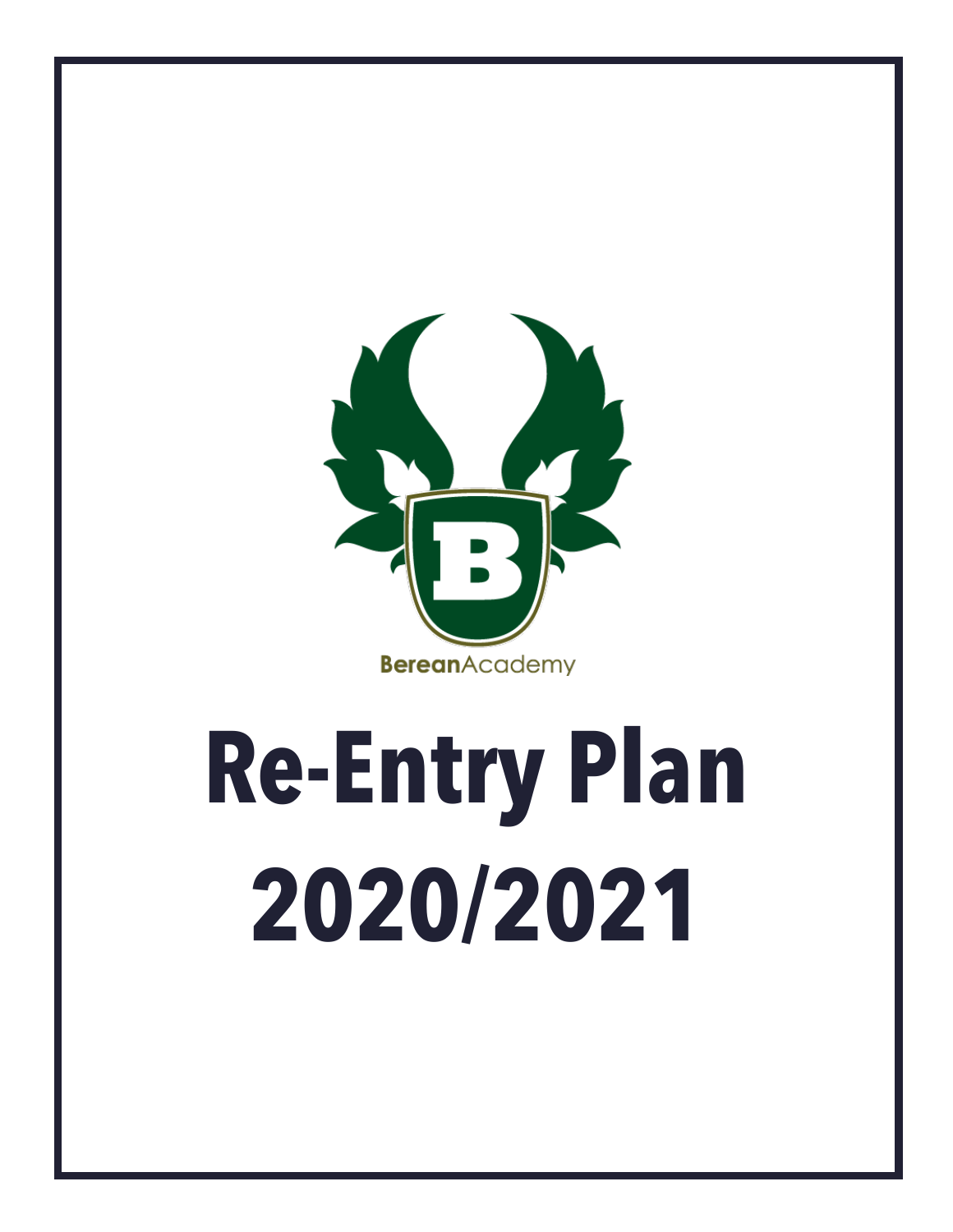## Re-Entry Planning

#### The Process

The Berean Academy School Board adopted a plan for re-entry to the campus for the fall of 2020. A committee consisting of parents, teachers, and healthcare professionals provided invaluable input leading to a strategy allowing for flexibility, transparency, and the prioritization of the health and safety of our school community. This re-entry plan will serve as a guide to welcoming our students and staff back to campus, but it is essential that all stakeholders understand that protocols will change based on developing conditions.

In consult with the re-entry committee, which includes guidance from our accreditation agency, Berean Academy is able to execute the reasonable physical campus modifications to support students safelyreturning to campus in the fall of 2020.

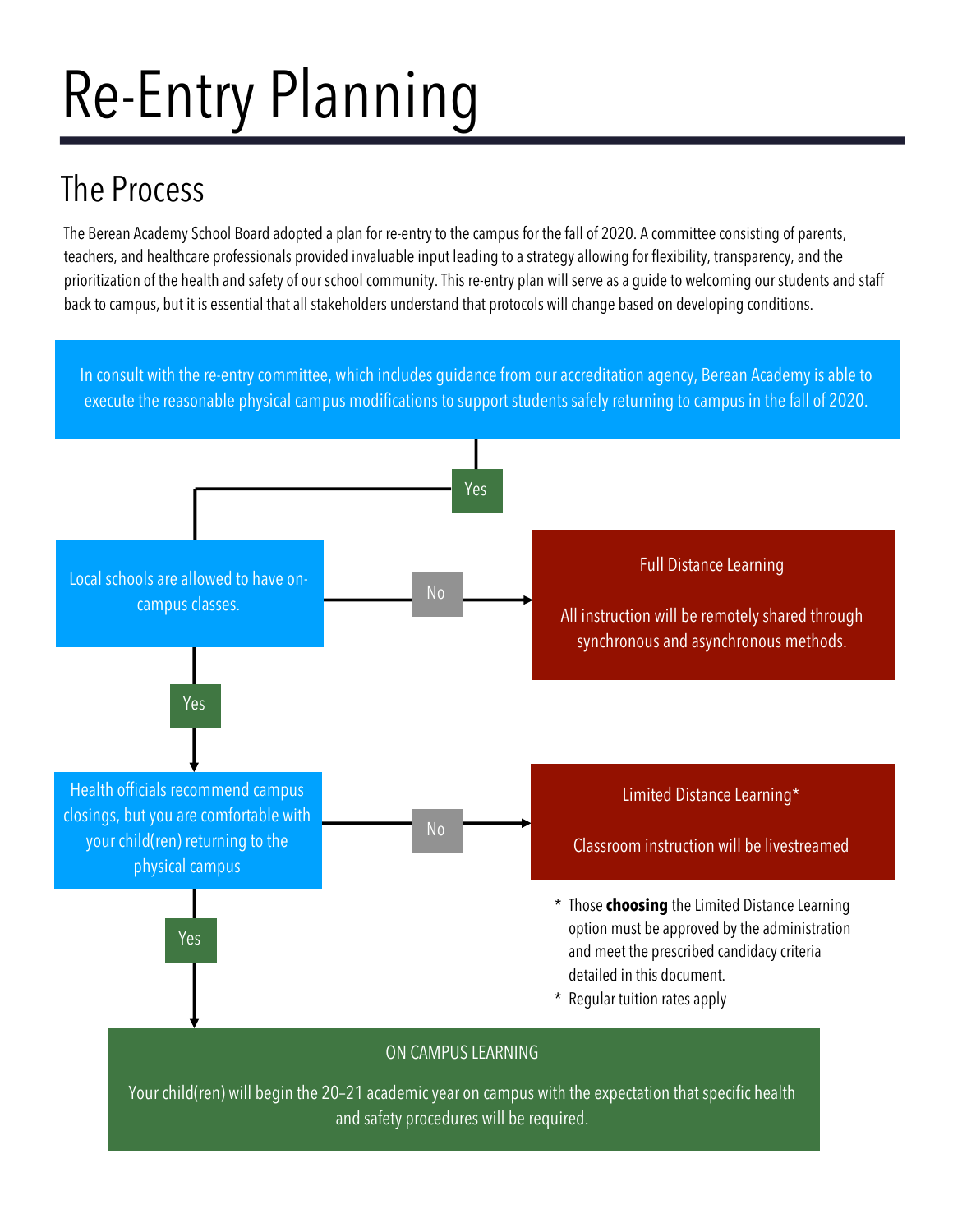Berean Academy is preparing for on-campus school operations to resume on August 13. Governmental mandates will be followed; recommendations from health officials will be reviewed and carefully considered. Decisions regarding on-campus modifications will be finalized over the next several weeks, however, current considerations can be found on the last page of this re-entry plan.



Drop-off and pick-up times and procedures will be adjusted to take advantage of the new access to Winding Lane. This will improve traffic flow and increase some social distancing at the beginning and end of the school day.



Students' participation in interscholastic sports will be determined with guidance from our local and state athletics conferences.



Elective choices and some after-school activities may be altered or suspended for the 20/21 school year. The current plan is for all elective courses to be offered with the likelihood of some modifications.

#### Preparing for Interruptions

Following the recommendations from our re-entry task force committee and trends from past pandemics, the Academy is preparing for waves of interruption to on-campus learning. In the event of a campus closing, a shift to Full Distance Learning will occur.

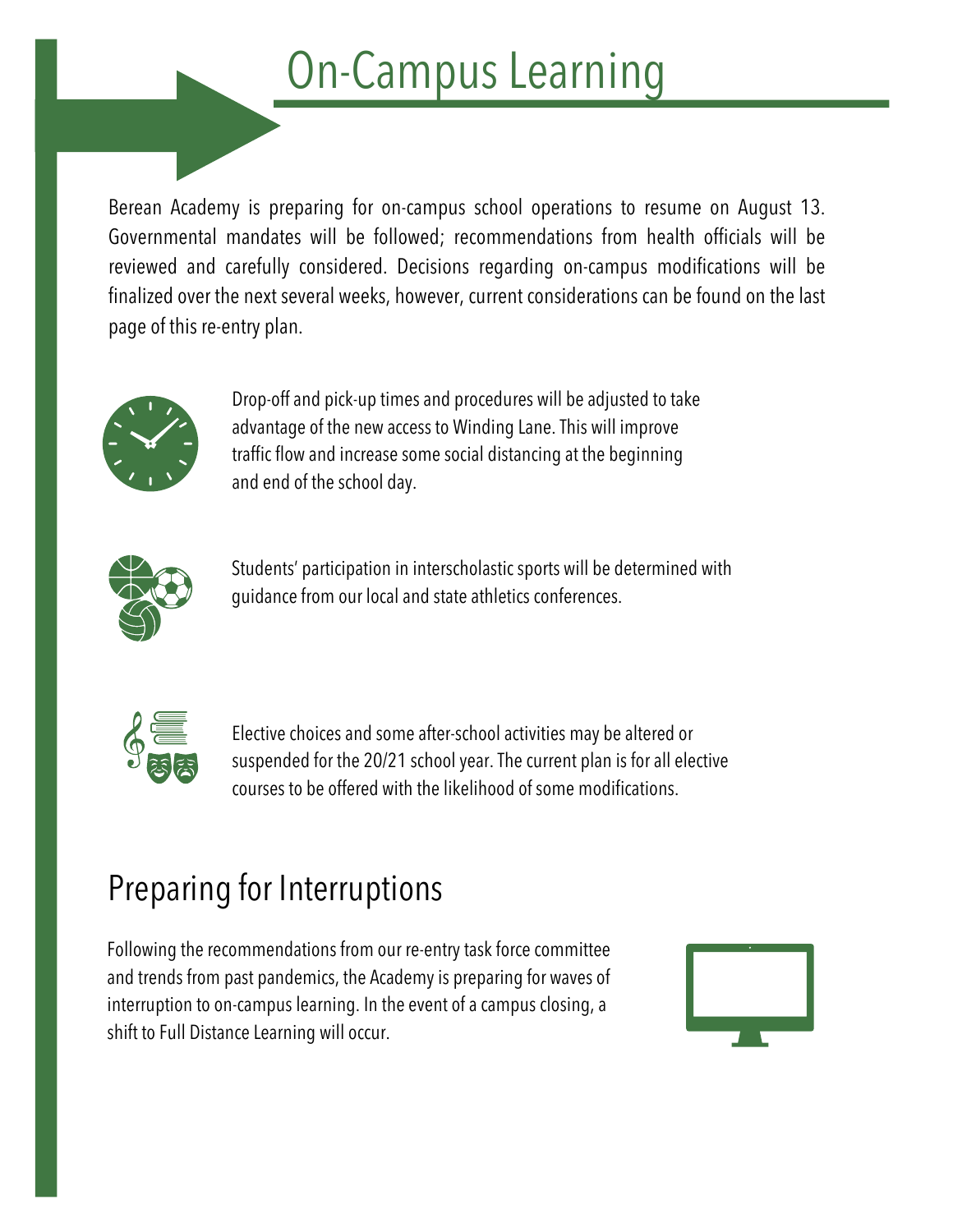#### **Candidacy for Limited Distance Learning**

**Due to the independent nature of distance learning, students interested in maintaining their status remotely must be a good candidate for this model. Candidacy is shown by a history of academic excellence, strong executive functioning skills, and recommendations from teachers. Families may also indicate a health or medical reason for their decision to remain in a remote capacity.**

The Limited Distance Learning Plan centers on providing distance learners access to classroom instruction. Students will be expected to view instruction through a livestream and follow the schoolday schedule. Students must meet deadlines for assignments and will be expected to take tests on campus in a socially distanced environment. Parents and students must give consideration to teachers concerning the impact the Limited Distance Learning Plan could have on the timeliness of communication and grading, because teachers will also be teaching face-to-face classes.

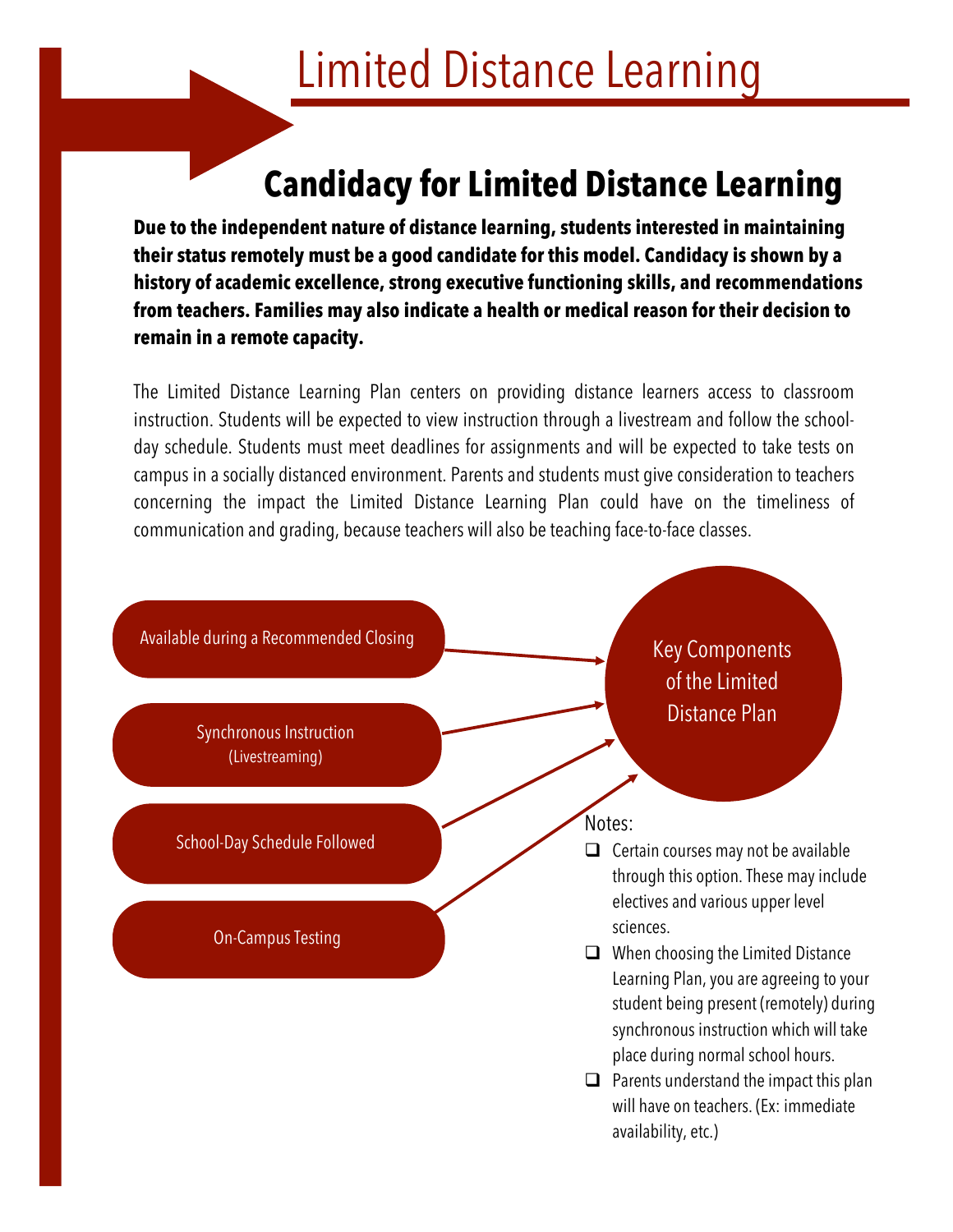### Full Distance Learning

The Full Distance Learning Plan does not change our mission of glorifying God bychallenging students to follow Jesus Christ, educating them in the wisdom of God as it applies academically, spiritually, and socially. In this model, we continue to educate the whole child, encourage the pursuit of individual passions, promote life balance, and offer academic rigor. The Full Distance Learning Plan blends daily synchronous (live) instruction with asynchronous (accessible anytime) instruction with a schedule intentionally designed to execute the mission of the school in the event that on-campuslearning cannot take place.

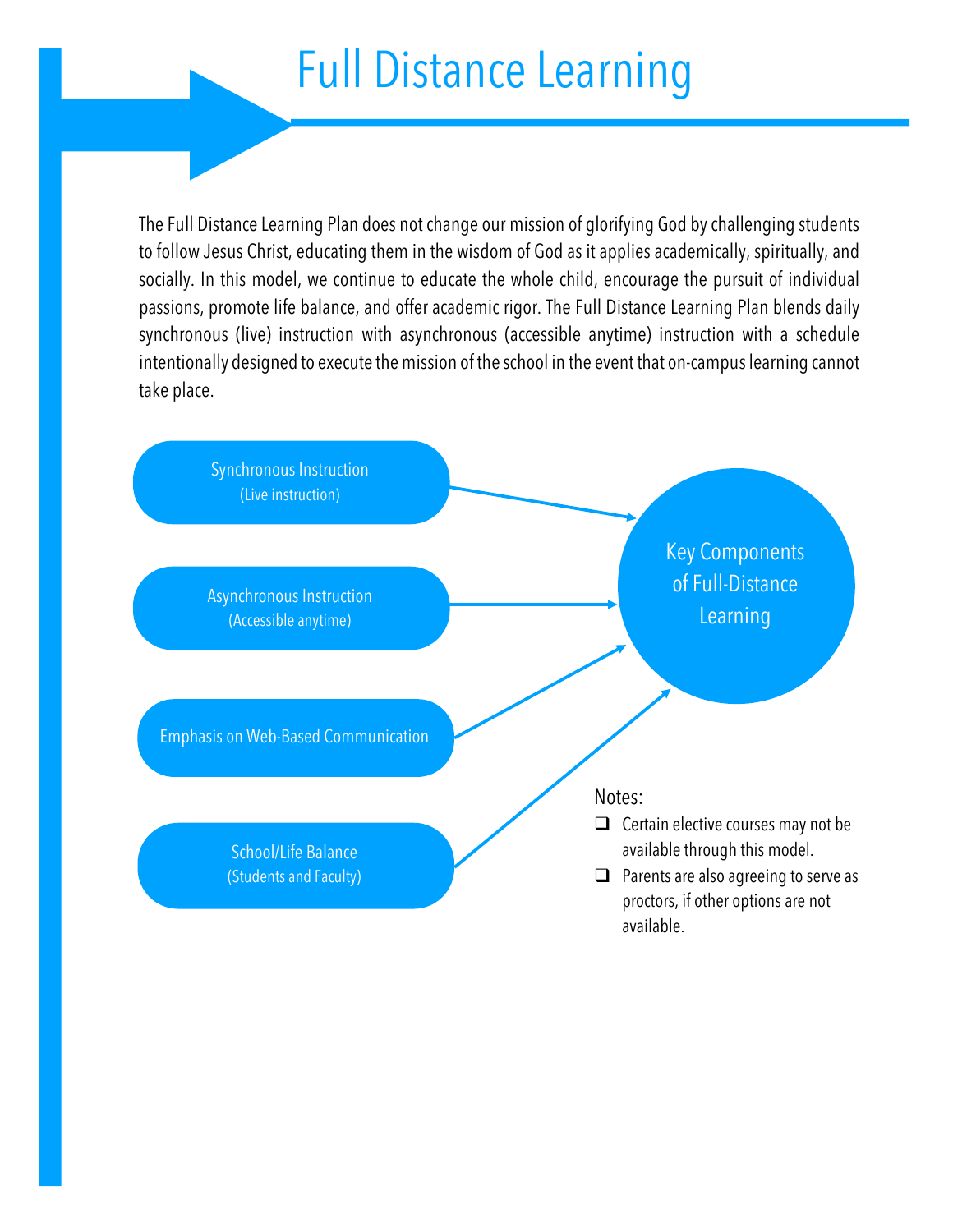### Digital Platforms



We have been using Sycamore Education for our school management system for 11 years. From this site, parents and students may access assignments, grades, attendance records, childcare charges, and lunch accounts.



Students in grades 1-12 received a crash course in Google Classroom during the COVID-19 pandemic. This platform will continue to be used by students in those grades. All class assignments, videos, and announcements will be housed in Google Classroom.



For students in Pre-K classes and kindergarten, ClassTag will be your online platform for viewing video lessons and uploading your student's documentation of work (pictures, videos, etc). Questions about ClassTag should be directed to your child's teacher.



During the spring, some teachers used Google Meet for synchronous and asynchronous instructions. This platform is one option for online instruction, and Google continues to make enhancements to it. Google Meets can be joined directly from the calendar invite sent from your teacher.



Zoom is a video conferencing platform that can be used to provide synchronous and asynchronous virtual class meeting space similar to Google Meet. This platform was used by manyteachers last spring.